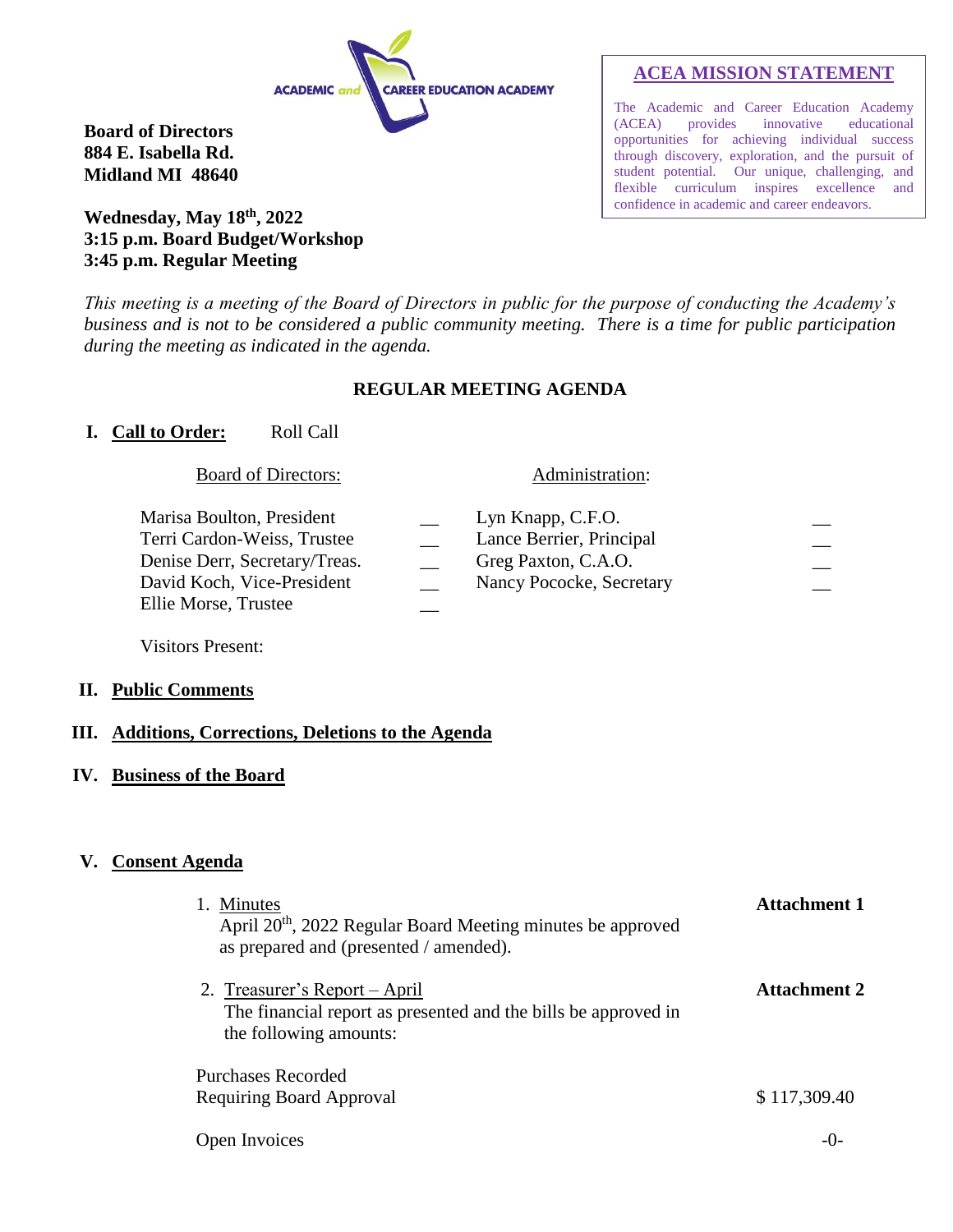Total Items for Approval  $$117,309.40$ 

Moved by \_\_\_\_\_\_\_\_\_\_\_\_, supported by \_\_\_\_\_\_\_\_\_\_\_\_, that the ACEA Board of Directors approve the following consent agenda as (presented / amended) for the May  $18<sup>th</sup>$ , 2022 Regular Meeting.

|                           | AYE NAY |               | AYE NAY |
|---------------------------|---------|---------------|---------|
| <b>Boulton</b>            |         | Derr          |         |
| Cardon-Weiss              |         | Koch<br>Morse |         |
| Motion (carried / failed) |         |               |         |

### **VI. Discussion, Reports, Presentations**

- A. Board of Directors
	- 1. Monthly ESP Topic –
	- 2. ESP Service Agreement and ETC Policies and Procedures Handbook
	- 3. ACEA 2022-2023 School Calendar
	- 4. Presentation of 2022-2023 Virtual Education Platform Structure
	- 5. AER Goal Reporting

### B. Administration

\_\_\_\_\_\_\_\_\_\_\_\_\_\_\_\_\_\_\_\_\_\_\_\_\_\_\_\_\_\_\_\_\_\_

- 1. Staff and Student Activities a. Principal's Notes
- 2. Administrative Activities
	- a. Budget Discussion/Workshop

### **VII. Action Items**

9 – 1 Moved by \_\_\_\_\_\_\_\_\_\_\_\_, supported by \_\_\_\_\_\_\_\_\_\_\_, that the ACEA Board of Directors

\_\_\_\_\_\_\_\_\_\_\_\_\_\_\_\_\_\_\_\_\_\_\_\_\_\_\_\_\_\_\_\_\_\_\_\_\_\_\_\_\_\_\_\_\_\_\_\_\_\_\_\_\_\_\_\_\_\_\_\_\_\_\_\_\_\_\_\_\_\_\_\_\_\_\_\_\_\_\_\_

Motion (carried / failed)  $\frac{\ }{\ }$  -  $\frac{\ }{\ }$ 

|                                | AYE NAY |                       | AYE | <b>NAY</b> |
|--------------------------------|---------|-----------------------|-----|------------|
| <b>Boulton</b><br>Cardon-Weiss |         | Derr<br>Koch<br>Morse |     |            |

Motion (carried / failed)  $\frac{\qquad \qquad }{\qquad \qquad }$  -  $\frac{\qquad \qquad }{\qquad \qquad }$